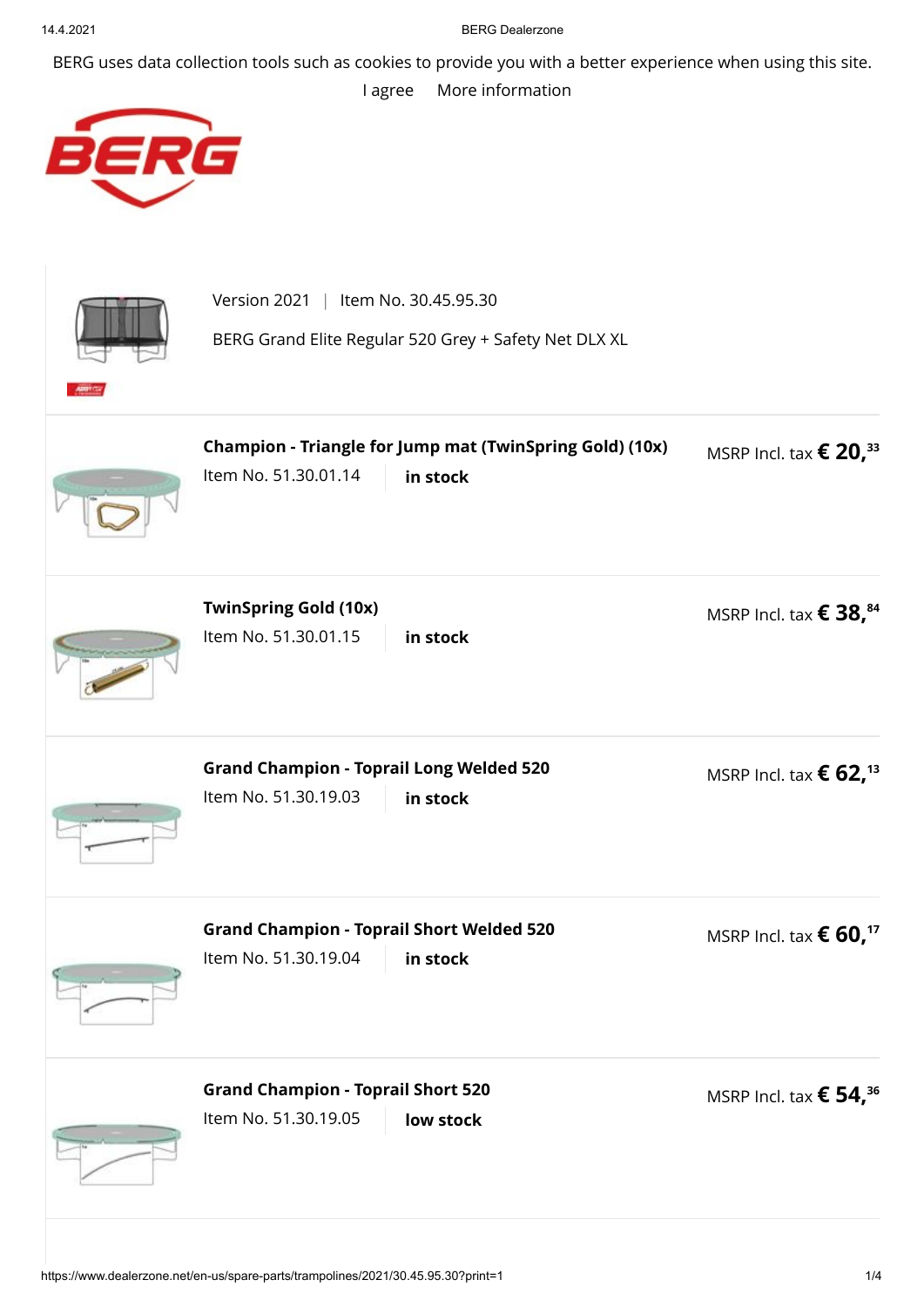14.4.2021 BERG Dealerzone

MSRP Incl. tax **€ 23, 29**

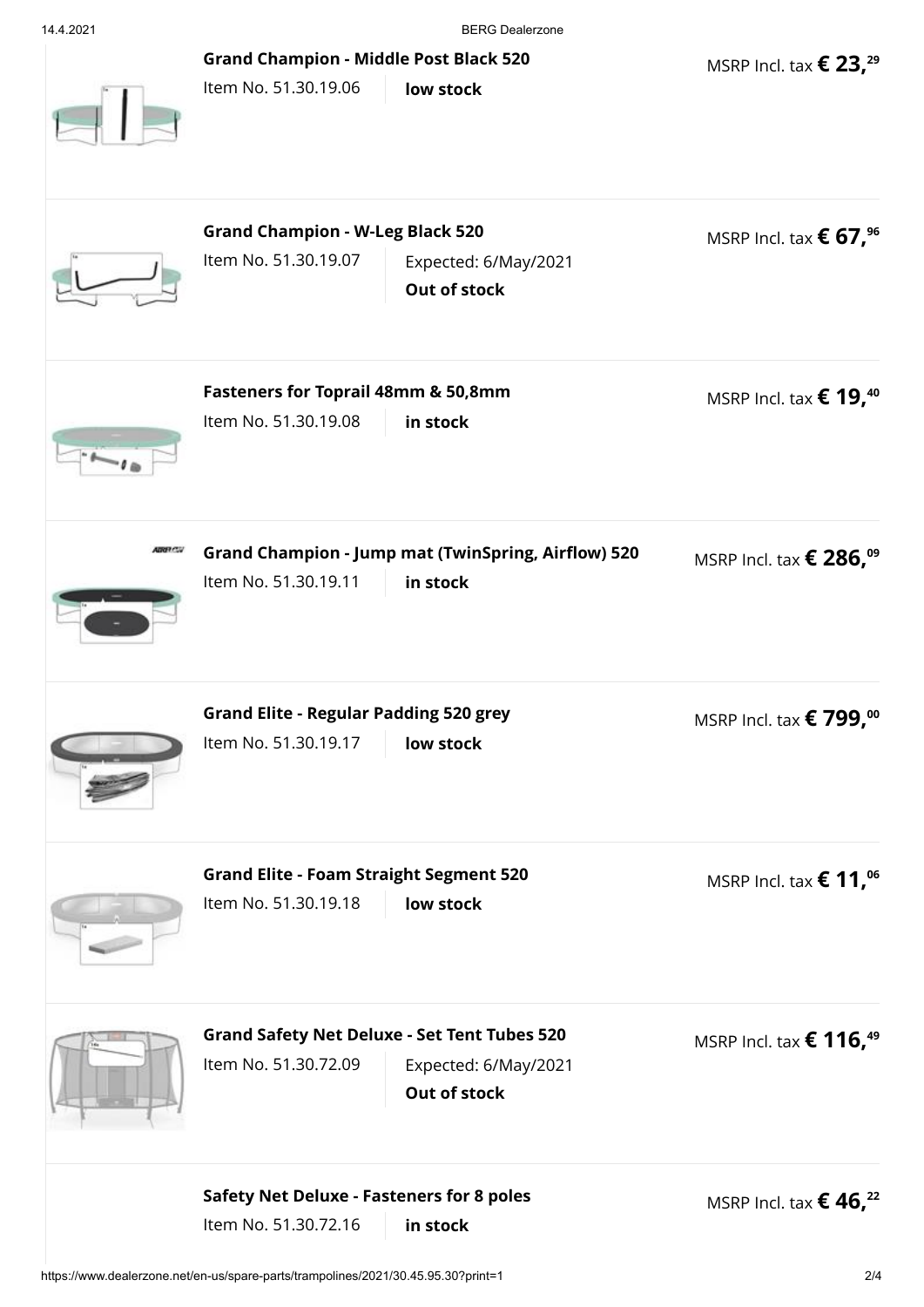|           | Safety Net DLX XL - Foam Support Ring (8x)<br>Item No. 51.30.72.26<br>in stock                 | MSRP Incl. tax $\epsilon$ 12, <sup>50</sup>  |
|-----------|------------------------------------------------------------------------------------------------|----------------------------------------------|
|           | <b>Safety Net DLX XL - Extension Tube</b><br>Item No. 51.30.72.38<br>low stock                 | MSRP Incl. tax $\epsilon$ 15, <sup>00</sup>  |
|           | Safety Net DLX XL - Foam set<br>Item No. 51.30.72.39<br>low stock                              | MSRP Incl. tax $\epsilon$ 58, <sup>33</sup>  |
| <b>XL</b> | Safety Net DLX XL - Pole Sleeves (8x)<br>Item No. 51.30.72.40<br>low stock                     | MSRP Incl. tax $\epsilon$ 133, <sup>32</sup> |
|           | Safety Net Deluxe - Top Caps for Tenttube (8x)<br>Item No. 51.30.72.42<br>in stock             | MSRP Incl. tax $\epsilon$ 55, <sup>55</sup>  |
|           | <b>Grand Safety Net DLX XL - Netting 520 (with loops)</b><br>Item No. 51.30.72.55<br>low stock | MSRP Incl. tax $\epsilon$ 333, <sup>30</sup> |
|           | Safety Net Deluxe - Lower tube welded<br>Item No. 51.30.72.56<br>in stock                      | MSRP Incl. tax $\epsilon$ 45, <sup>00</sup>  |